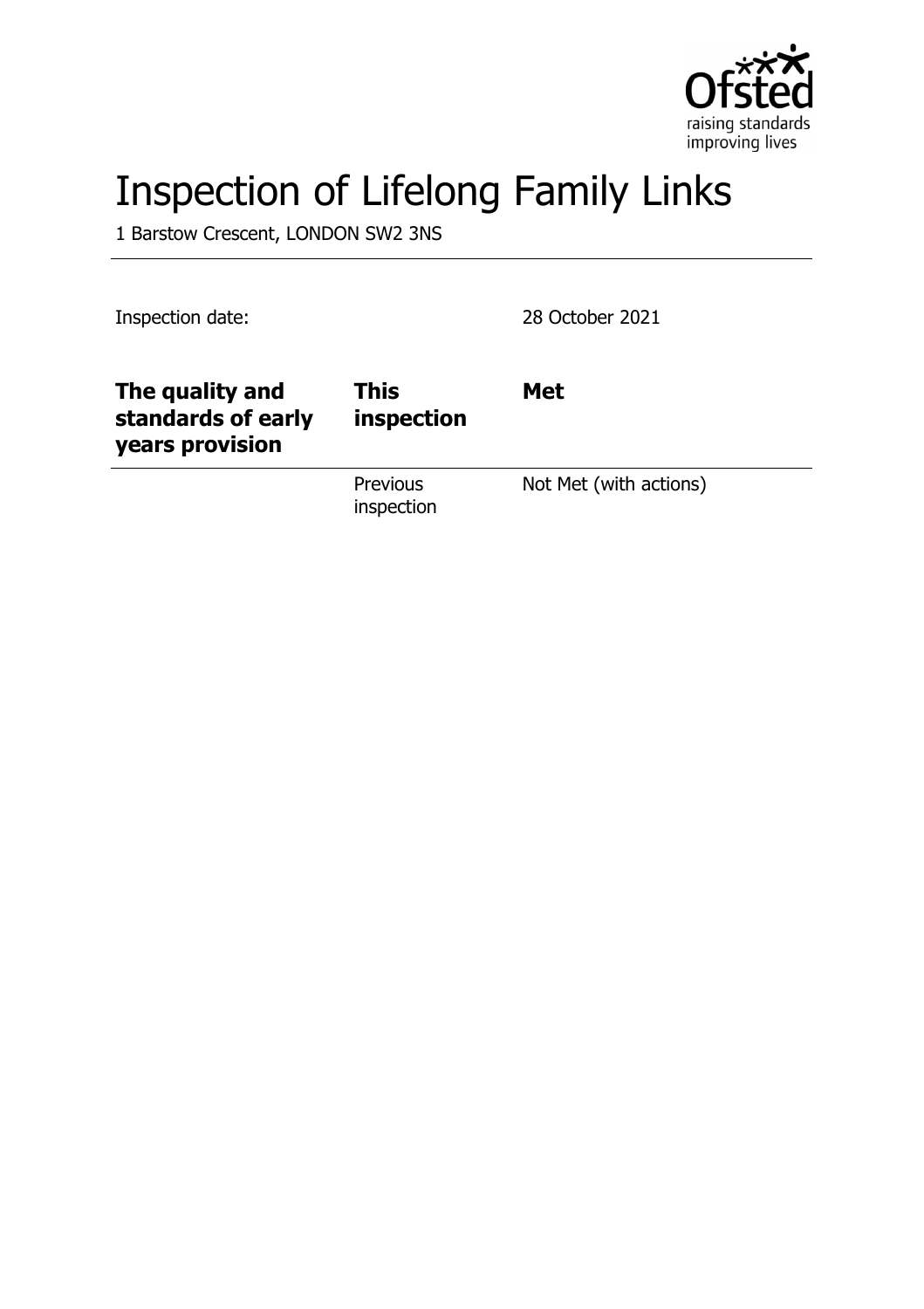

## **Summary of key findings**

#### **This provision meets requirements**

- $\blacksquare$  Managers follow the safeguarding procedures effectively. They work with other agencies to share relevant information to promote children and young people's welfare. Managers have successfully addressed actions raised at the last inspection. Robust systems are now in place to ensure the ongoing suitability of staff to work with children. For example, through vetting checks and regular supervision meetings held with staff.
- $\blacksquare$  Managers work closely with parents and other agencies to plan each holiday club and the after-school service. They carefully consider staffing ratios and the level of support needed to meet the needs of all children who attend. Good systems are in place to ensure children's individual healthcare and dietary needs are known and respected.
- All children and young people who attend the club have special educational needs and/or disabilities. Staff carefully plan each session, so that the activities and projects support children's learning needs effectively. Staff place a strong emphasis on developing children's and young people's independence, social skills, and communication skills. They encourage children to make choices during play and join in group activities, such as circle times, where they discuss their club rules, listen to stories and sing songs. As a result, children are well behaved and purposefully engaged in activities.
- $\blacksquare$  Managers show a strong commitment to ensure funding is used specifically for each project, such as independence skills, health and well-being, life skills, and sports and fitness. They continuously monitor the impact on children's development and well-being.
- $\blacksquare$  Managers have effective systems in place to evaluate the quality of the service. They complete quality assurance accreditation schemes and actively seek the views of children, young people, parents and staff. They use this information to plan future activities and make improvements. They accurately identify areas that require further development. For example, higher fencing and more resources in the outdoor area, to further develop children's physical skills.
- $\blacksquare$  Staff complete risk assessments to ensure the premises is safe and secure. They help children and young people gain awareness of keeping themselves safe, including online safety.
- $\blacksquare$  Children and young people have attended the club for many years. This enables them to build strong friendships with their peers and secure relationships with staff. All required documentation is in place. Staff ensure all records about the children who attend are accurately maintained to safeguard their welfare effectively.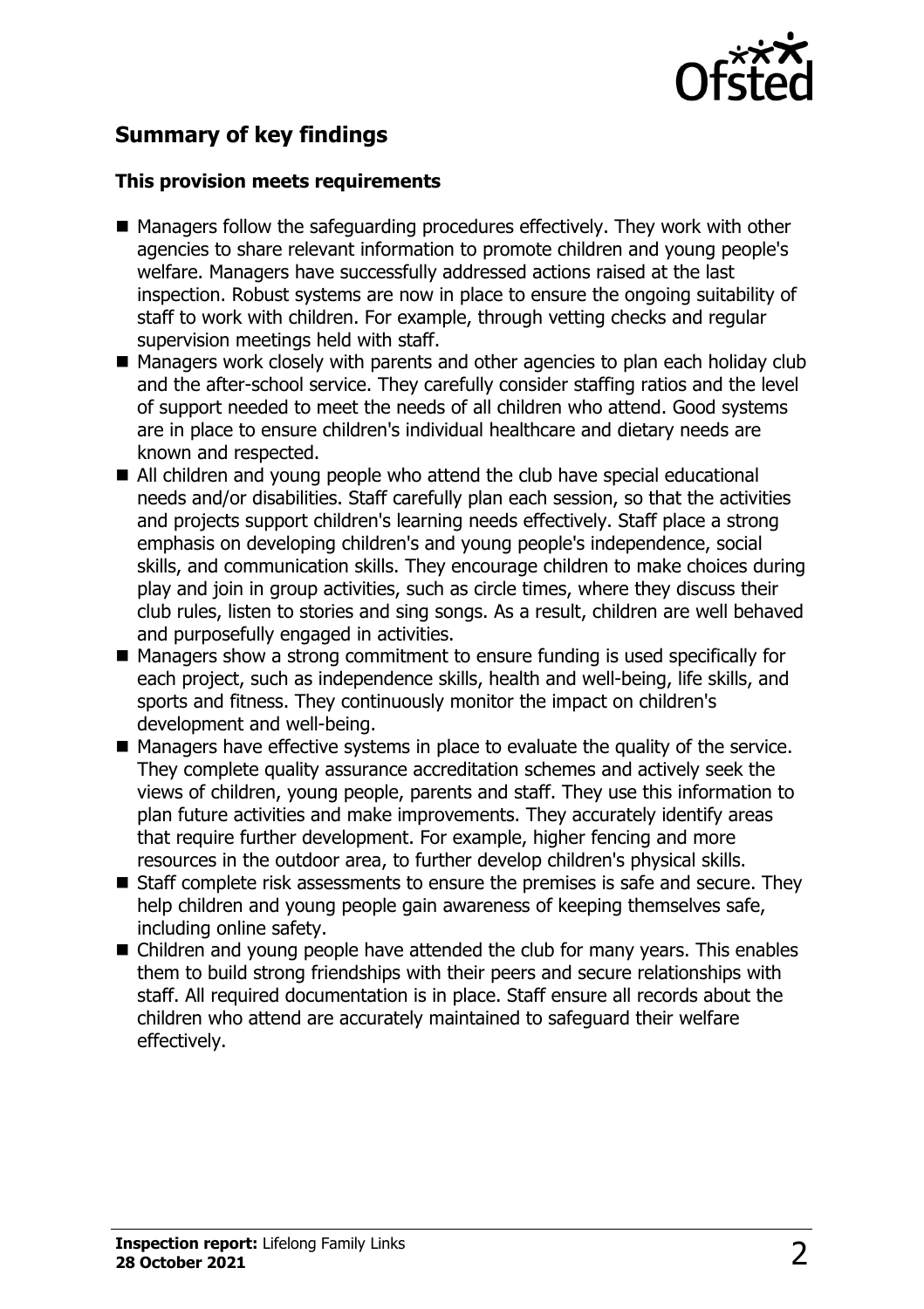

There were no children in the early years age range present when this inspection took place. The findings in this report are based on evidence gathered from discussions with those who care for the children and an inspection of the premises, equipment and relevant documentation. Where there are no early years children present, no judgement is made on the quality of the early years provision as there is no reliable evidence on which to assess its impact on children. The report states whether the provider continues to meet the requirements of registration.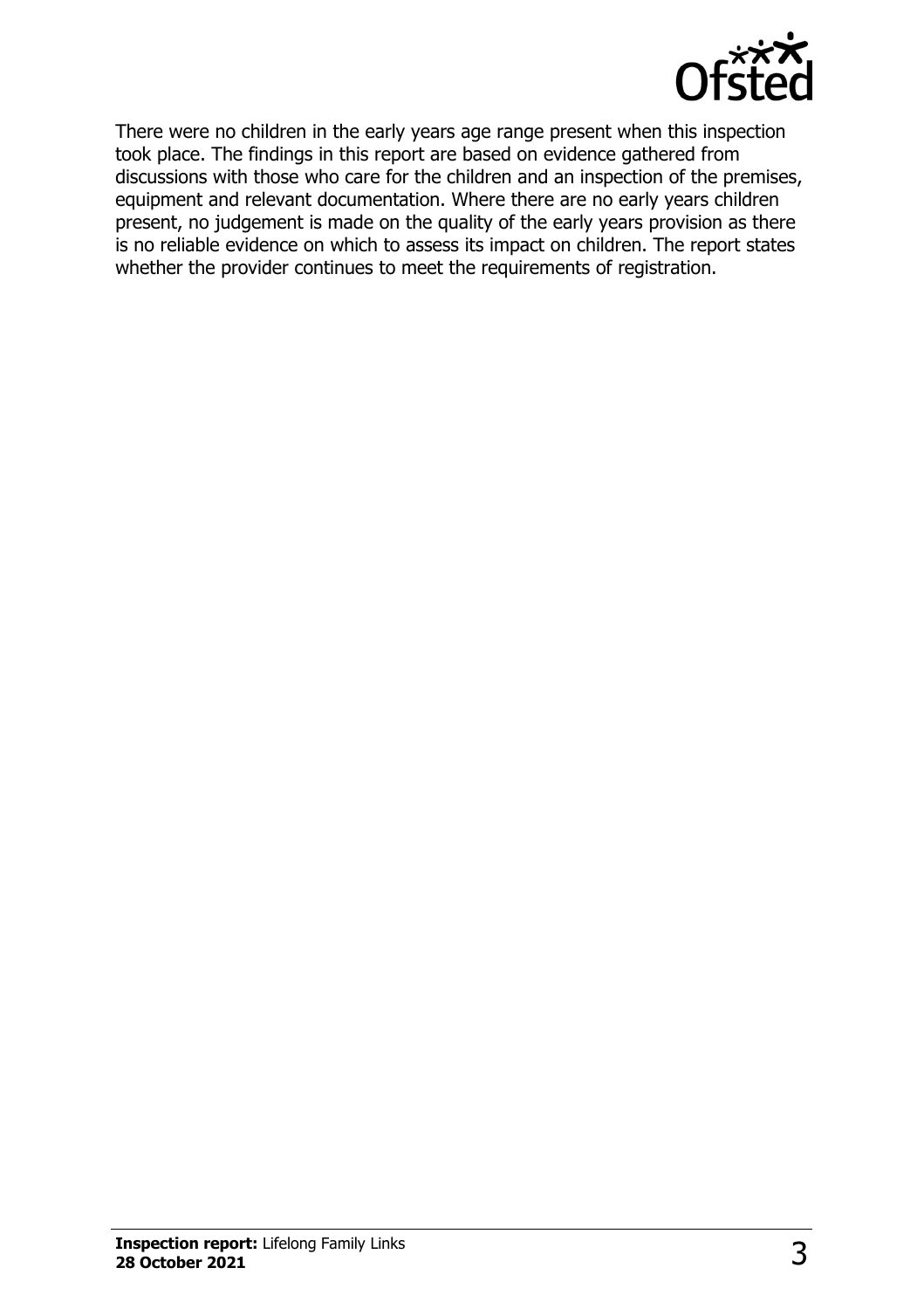

| <b>Setting details</b>                              |                                                                                      |
|-----------------------------------------------------|--------------------------------------------------------------------------------------|
| Unique reference number                             | EY371947                                                                             |
| <b>Local authority</b>                              | Lambeth                                                                              |
| <b>Inspection number</b>                            | 10193042                                                                             |
| <b>Type of provision</b>                            | Childcare on non-domestic premises                                                   |
| <b>Registers</b>                                    | Early Years Register, Compulsory Childcare<br>Register, Voluntary Childcare Register |
| Day care type                                       | Out-of-school day care                                                               |
| Age range of children at time of<br>inspection      | 8 to 31                                                                              |
| <b>Total number of places</b>                       | 24                                                                                   |
| Number of children on roll                          | 120                                                                                  |
| Name of registered person                           | Lifelong Family Links                                                                |
| <b>Registered person unique</b><br>reference number | RP528003                                                                             |
| <b>Telephone number</b>                             | 02086 718939                                                                         |
| Date of previous inspection                         | 5 April 2018                                                                         |

## **Information about this early years setting**

Lifelong Family Links registered in 2008 and is situated in the London Borough of Lambeth. The after-school club operates Monday to Thursday between 3.30pm and 6.30pm. The holiday playscheme operates on various days and times during school holidays. The Saturday club opens from 10am to 1pm. There is a team of 18 staff, including the manager and administrators. All staff are trained and experienced in working with children and young people who have special educational needs and/or disabilities. Five staff hold relevant childcare qualifications.

## **Information about this inspection**

**Inspector** Jo Geoghegan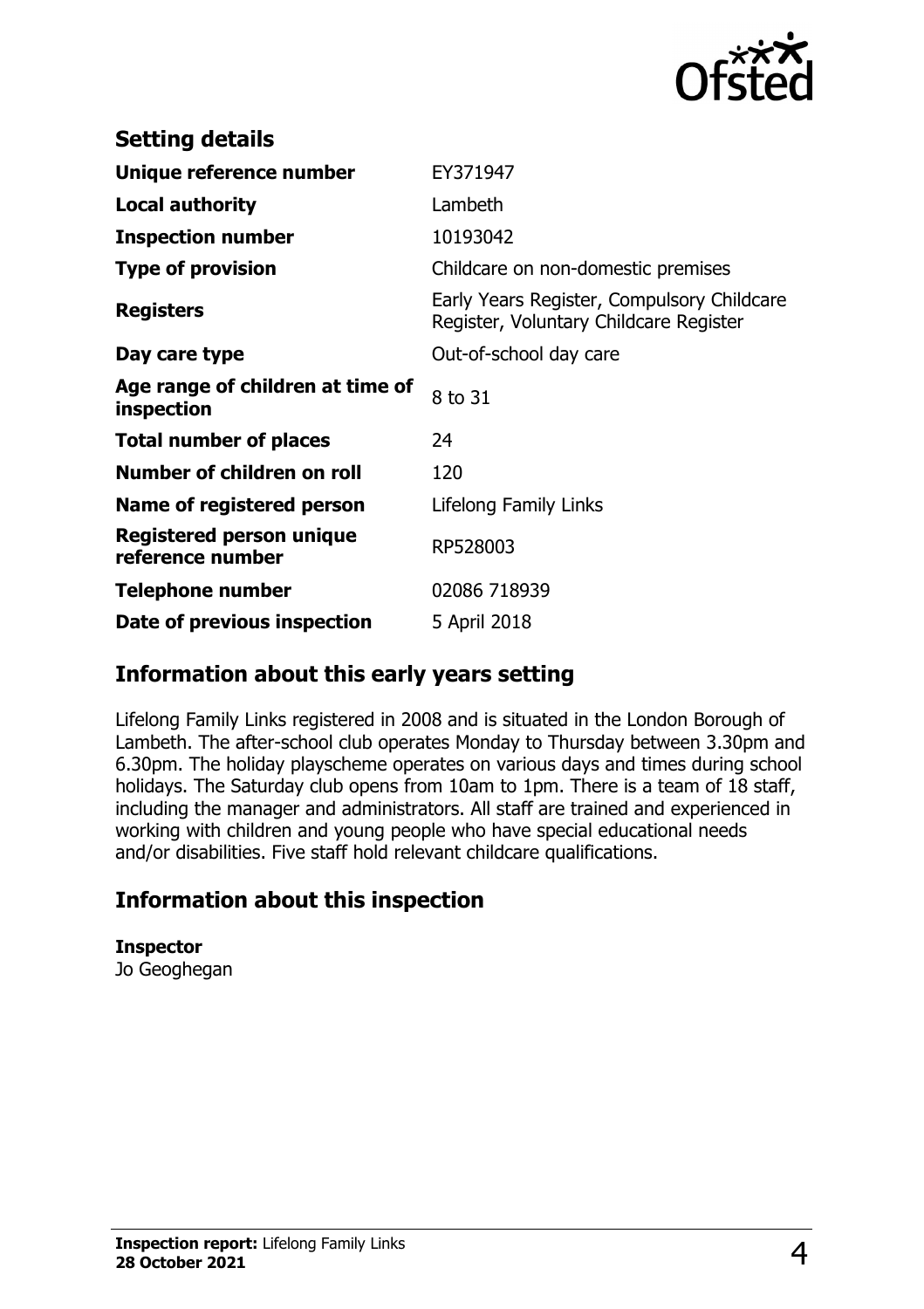

#### **Inspection activities**

- $\blacksquare$  This was the first routine inspection the provider received since the COVID-19 pandemic began. The inspector discussed the impact of the pandemic with the provider and has taken that into account in their evaluation of the provider.
- $\blacksquare$  The inspector and manager completed a learning walk of the setting and discussed the range of activities provided.
- $\blacksquare$  The inspector spoke to staff about their roles and responsibilities and how they support children's learning
- $\blacksquare$  A range of required documentation was reviewed, including staff suitability checks.
- $\blacksquare$  The inspector held discussions with the manager at appropriate times and assessed the effectiveness of the self-evaluation process.

We carried out this inspection under sections 49 and 50 of the Childcare Act 2006 on the quality and standards of provision that is registered on the Early Years Register. The registered person must ensure that this provision complies with the statutory framework for children's learning, development and care, known as the early years foundation stage.

If you are not happy with the inspection or the report, you can [complain to Ofsted](http://www.gov.uk/complain-ofsted-report).